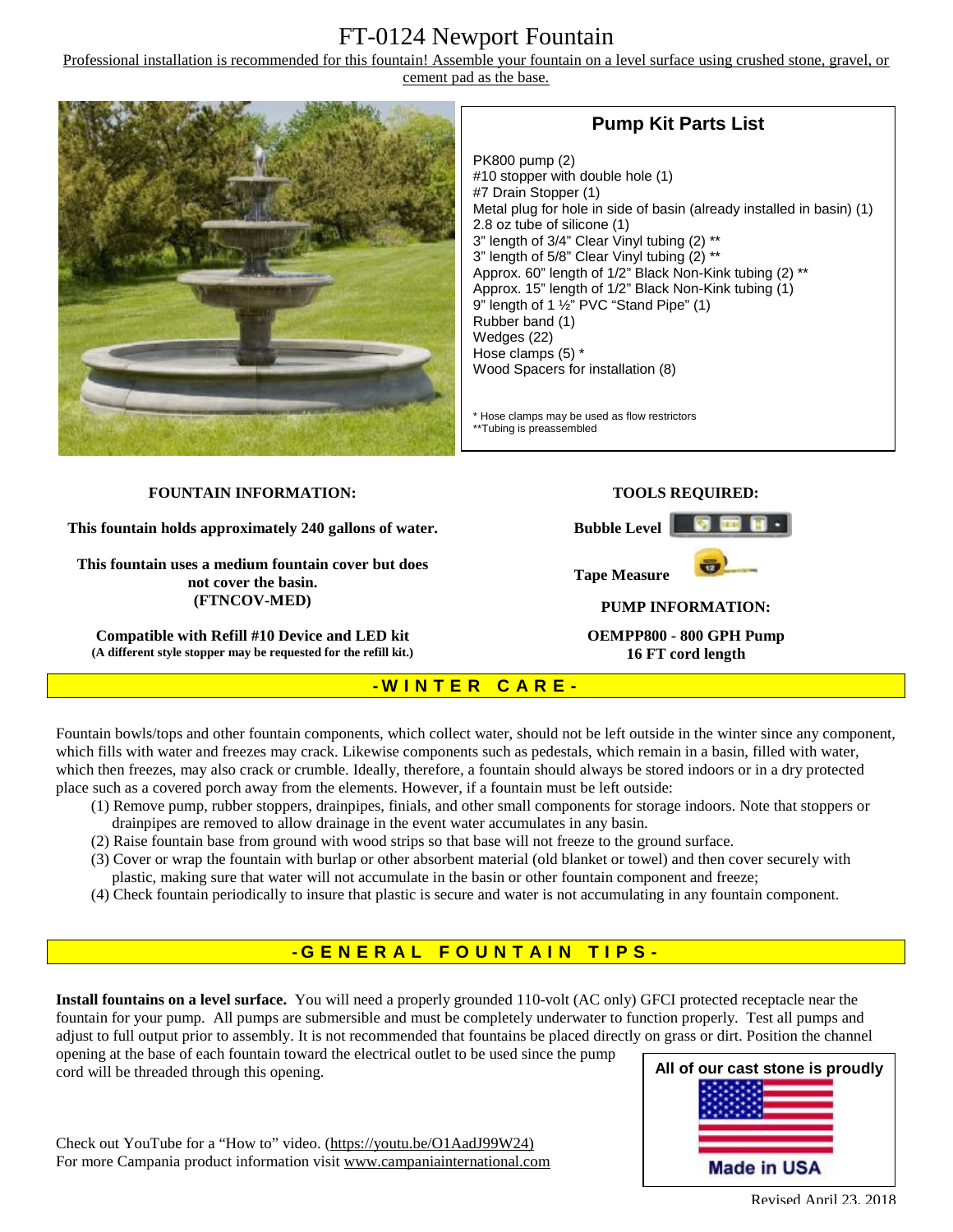# FT-0124 Newport Fountain

Professional installation is recommended for this fountain! Assemble your fountain on a level surface using crushed stone, gravel, or cement pad as the base.



FGB-2020 (260 lbs) 90"W x 10"H



FT-239J (242 lbs) 20"L x 20"W x 12"H



FT-114H (150 lbs) 15.5" L x 15.5"W x 18"H



FT-124F (327 lbs) 47"W x 6.5"H



FT-305C (52 lbs) 12.5"W x 16.25"H



FT-114D (116 lbs) 32"W x 9.5"H

- 1. Place the fiberglass basin where the fountain is to be installed.
	- a.**Be sure to check that each part is level and centered during the assembly of this fountain.**
- 2. Spread a thin amount of silicone on both pump cords approximately 3 feet from the pumps and fit them into the double holed stopper.
- 3. Feed the pump cords through the hole in the basin.
- 4. To ensure a level installation, make sure that you run the remaining cord through the channel in the bottom of the basin.
- 5. Press stopper firmly and evenly into the hole of basin.
- 6. Spread a thin bead of silicone around the perimeter of the stopper, slit in the stopper, and around the pump cords.
- 7. Loosely wrap cords up in the center of the basin.
- 8. Place the fountain base (FT-239J) over the pumps and the cords.
- 9. Place the large pedestal (FT-114H) on top of the base.

- 10. Place the large bowl (FT-124F) on top of the large pedestal.
- 11. Place the standpipe inside the hole of the large bowl.
- 12. Insert both 60" lengths of ½" non-kink tubing through the pipe onto the bottom of the base. Make sure to feed the end with the assembled clear vinyl tubing down into the basin.
- 13. Connect the clear vinyl tubing onto the pump water outlets of the pumps.
- 14. Fold the end of one of the lengths of tubing down over the edge of the standpipe.
- 15. Secure the tubing by placing the rubber band over the tubing and pipe so that the tubing opening points down into the bowl.
- 16. Insert the remaining tubing coming out of the standpipe up through the pedestal (FT-305C) and place the pedestal over the standpipe in the center of the large bowl.
- 17. Place a hose clamp over the top end of the tubing and connect that end of the tubing to the bottom of the middle bowl (FT-114D). Tighten the hose clamp to ensure a good seal.
- 18. Place the middle bowl down onto the middle pedestal.
- 19. Place a hose clamp over one end of the 15" length of ½" non-kink tubing.
- 20. Connect that end of the tubing to the pipe protruding out from the top of the middle bowl (FT-114D). Tighten the hose clamp to ensure a good seal.